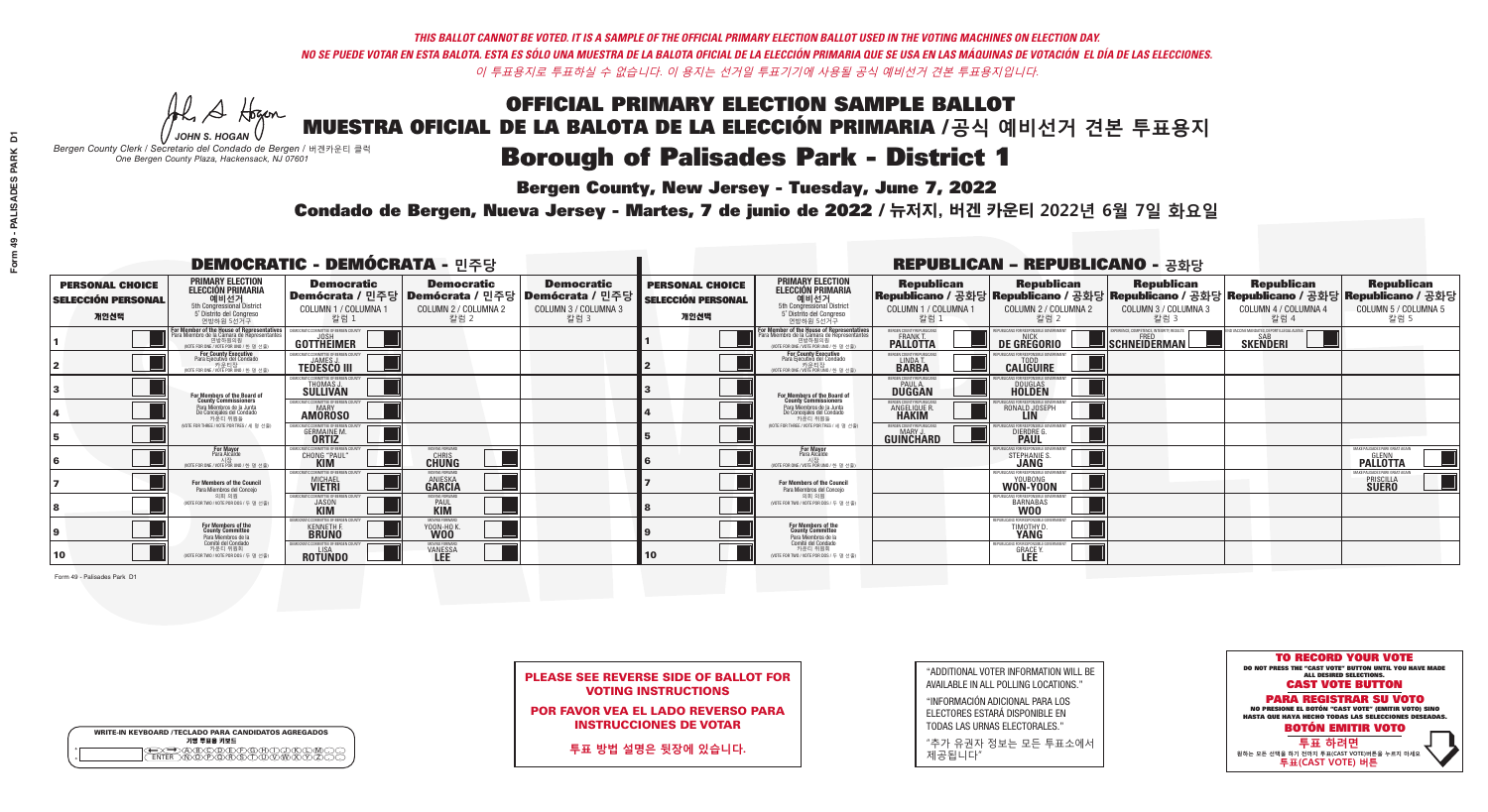**Bergen County, New Jersey - Tuesday, June 7, 2022** 

A Hogan *JOHN S. HOGAN*

| <b>WRITE-IN KEYBOARD /TECLADO PARA CANDIDATOS AGREGADOS</b><br>기명 투표용 키보드 |  |
|---------------------------------------------------------------------------|--|
| >@®©®®®®®®©®®<br>`™®®®®®®©™™®®<br><b>FNTFR</b>                            |  |

*Bergen County Clerk / Secretario del Condado de Bergen /* 버겐카운티 클럭 *One Bergen County Plaza, Hackensack, NJ 07601*

Condado de Bergen, Nueva Jersey - Martes, 7 de junio de 2022 / 뉴저지, 버겐 카운티 2022년 6월 7일 화요일 *One Bergen County Plaza, Hackensack, NJ 07601*



PLEASE SEE REVERSE SIDE OF BALLOT FOR VOTING INSTRUCTIONS

POR FAVOR VEA EL LADO REVERSO PARA INSTRUCCIONES DE VOTAR

**투표 방법 설명은 뒷장에 있습니다.**

| "ADDITIONAL VOTER INFORMATION WILL BE |
|---------------------------------------|
| AVAILABLE IN ALL POLLING LOCATIONS."  |

"INFORMACIÓN ADICIONAL PARA LOS ELECTORES ESTARÁ DISPONIBLE EN TODAS LAS URNAS ELECTORALES."

"추가 유권자 정보는 모든 투표소에서 제공됩니다"

| <b>DEMOCRATIC - DEMÓCRATA - 민주당</b>                         |                                                                                                                                              |                                                                       |                                                   |                                                                                                        |                                                             |                                                                                                                                                        |                                                               | <b>REPUBLICAN - REPUBLICANO - 공화당</b>                                                                                                          |                                                   |                                                   |                                                              |
|-------------------------------------------------------------|----------------------------------------------------------------------------------------------------------------------------------------------|-----------------------------------------------------------------------|---------------------------------------------------|--------------------------------------------------------------------------------------------------------|-------------------------------------------------------------|--------------------------------------------------------------------------------------------------------------------------------------------------------|---------------------------------------------------------------|------------------------------------------------------------------------------------------------------------------------------------------------|---------------------------------------------------|---------------------------------------------------|--------------------------------------------------------------|
| <b>PERSONAL CHOICE</b><br><b>SELECCIÓN PERSONAL</b><br>개인선택 | <b>PRIMARY ELECTION</b><br><b>ELECCIÓN PRIMARIA</b><br>5th Congressional District<br>5 <sup>o</sup> Distrito del Congreso<br>연방하원 5선거구       | <b>Democratic</b><br>COLUMN 1 / COLUMNA 1<br>칼럼 1                     | <b>Democratic</b><br>COLUMN 2 / COLUMNA 2<br>칼럼 2 | <b>Democratic</b><br>│Demócrata / 민주당│Demócrata / 민주당│Demócrata / 민주당┃<br>COLUMN 3 / COLUMNA 3<br>칼럼 3 | <b>PERSONAL CHOICE</b><br><b>SELECCIÓN PERSONAL</b><br>개인선택 | <b>PRIMARY ELECTION</b><br><b>ELECCIÓN PRIMARIA</b><br><b>에비선거</b><br>5th Congressional District<br>5 <sup>th</sup> Distrite del Congreso<br>연방하원 5선거구 | <b>Republican</b><br>COLUMN 1 / COLUMNA 1<br>칼럼 :             | <b>Republican</b><br>Republicano / 공화당 Republicano / 공화당 Republicano / 공화당 Republicano / 공화당 Republicano / 공화당<br>COLUMN 2 / COLUMNA 2<br>칼럼 2 | <b>Republican</b><br>COLUMN 3 / COLUMNA 3<br>칼럼 3 | <b>Republican</b><br>COLUMN 4 / COLUMNA 4<br>칼럼 4 | <b>Republican</b><br>COLUMN 5 / COLUMNA 5<br>칼럼 5            |
|                                                             | For Member of the House of Representative<br>Para Miembro de la Cámara de Representantes<br>연방하원의원<br>(VOTE FOR ONE / VOTE POR UNO / 한 명 선출) | GOTTHEIMER                                                            |                                                   |                                                                                                        |                                                             | For Member of the House of Representatives<br>Para Miembro de la Cámara de Representantes<br>연방하원의원<br>(VOTE FOR ONE / VOTE POR UNO / 한 명 선출)          | <b>FRGEN COUNTY REPUBLICAL</b><br><b>PALLOTTA</b>             | DE GREGORIO                                                                                                                                    | SCHNEIDERMAN                                      | <b>SKENDERI</b>                                   |                                                              |
|                                                             | For County Executive<br>Para Ejecutivo del Condado<br>가운티장<br>(VOTE FOR ONE / VOTE POR UNO / 한 명 선출)                                         | JEMOCRATIC COMMITTEE OF BERGEN COUNTY<br><b>TEDESCO III</b>           |                                                   |                                                                                                        |                                                             | <b>For County Executive</b><br>Para Ejecutivo del Condado<br>7) 카운티장<br>(VOTE FOR ONE / VOTE POR UNO / 한 명 선출)                                         | BERGEN COUNTY REPUBLICAN<br>LINDA T.                          | <b>CALIGUIRE</b>                                                                                                                               |                                                   |                                                   |                                                              |
|                                                             | <b>For Members of the Board of<br/>County Commissioners</b>                                                                                  | EMOCRATIC COMMITTEE OF BERGEN COUNT<br>THOMAS J.                      |                                                   |                                                                                                        |                                                             | For Members of the Board of<br>County Commissioners                                                                                                    | BERGEN COUNTY REPUBLICAN:<br><b>PAUL A.</b><br><b>DUGGAN</b>  | <b>DOUGLAS</b>                                                                                                                                 |                                                   |                                                   |                                                              |
|                                                             | Para Miembros de la Junta<br>De Concejales del Condado<br>카우티 위원들                                                                            | <b>EMOCRATIC COMMITTEE OF BERGEN COUNTY</b><br>MARY<br><b>AMOROSO</b> |                                                   |                                                                                                        |                                                             | Para Miembros de la Junta<br>De Concejales del Condado<br>카우티 위원들                                                                                      | ERGEN COUNTY REPUBLICAN<br><b>ANGELIQUE R</b><br><b>HAKIM</b> | RONALD JOSEPH                                                                                                                                  |                                                   |                                                   |                                                              |
|                                                             | (VOTE FOR THREE / VOTE POR TRES / 세 명 선출)                                                                                                    | ATIC COMMITTEE OF BEBGEN COUN<br><b>GERMAINE M.</b>                   |                                                   |                                                                                                        |                                                             | NOTE FOR THREE / VOTE POR TRES / 세 명 선출!                                                                                                               | ERGEN COUNTY REPUBLICAN:<br><b>GUINCHARD</b>                  | DIERDRE G                                                                                                                                      |                                                   |                                                   |                                                              |
|                                                             | <b>For Mayor</b><br>Para Alcalde<br>(VOTE FOR ONE / VOTE POR UNO / 한 명 선출                                                                    | CHONG "PAUL"                                                          | MOVING FORWARD<br>CHRIS<br>CHUNG                  |                                                                                                        |                                                             | <b>For Mayor</b><br>Para Alcalde<br>시장<br>(VOTE FOR ONE / VOTE POR UNO / 한 명 선출)                                                                       |                                                               | STEPHANIE S                                                                                                                                    |                                                   |                                                   | MAKE PALISADES PARK GREAT AO<br><b>PALLOTTA</b>              |
|                                                             | <b>For Members of the Council</b><br>Para Miembros del Conceio                                                                               | MOCRATIC COMMITTEE OF BERGEN COUNT<br><b>MICHAEL</b><br><b>VIETRI</b> | INVING FNRWAR<br><b>ANIESKA</b><br><b>GARCIA</b>  |                                                                                                        |                                                             | For Members of the Council<br>Para Miembros del Conceio                                                                                                |                                                               | REPLIRI ICANS ENR RESPONSIRI E GO'<br>WON-YOON                                                                                                 |                                                   |                                                   | MAKE PALISADES PARK GREAT AGAIN<br>PRISCILLA<br><b>SUERO</b> |
|                                                             | 의회 의원<br>(VOTE FOR TWO / VOTE POR DOS / 두 명 선출)                                                                                              | EMOCRATIC COMMITTEE OF BERGEN COUNTY<br><b>JASON</b>                  | <b>PAUL</b>                                       |                                                                                                        |                                                             | 의회 의원<br>VOTE FOR TWO / VOTE POR DOS / 두 명 선출)                                                                                                         |                                                               | BARNABAS                                                                                                                                       |                                                   |                                                   |                                                              |
|                                                             | For Members of the<br>County Committee<br>Para Miembros de la                                                                                | IOCRATIC COMMITTEE OF BE<br>WON P.                                    | MOVING FORWARD<br>YOUNG SHIK                      |                                                                                                        |                                                             | For Members of the<br>County Committee<br>Para Miembros de la<br>Comité del Condado                                                                    |                                                               | <b>HOWARD J.</b><br><b>DONOVAN</b>                                                                                                             |                                                   |                                                   |                                                              |
| 10                                                          | Comité del Condado<br>카운티 위원회<br>(VOTE FOR TWO / VOTE POR DOS / 두 명 선출)                                                                      | EMOCRATIC COMMITTEE OF BERGEN COUNT<br><b>HANRAHAN</b>                |                                                   |                                                                                                        | 10                                                          | 카운티 위원회<br>(VOTE FOR TWO / VOTE POR DOS / 두 명 선출)                                                                                                      |                                                               | REPUBLICANS FOR RESPONSIBLE GOVERNMENT<br>WON-YOON                                                                                             |                                                   |                                                   |                                                              |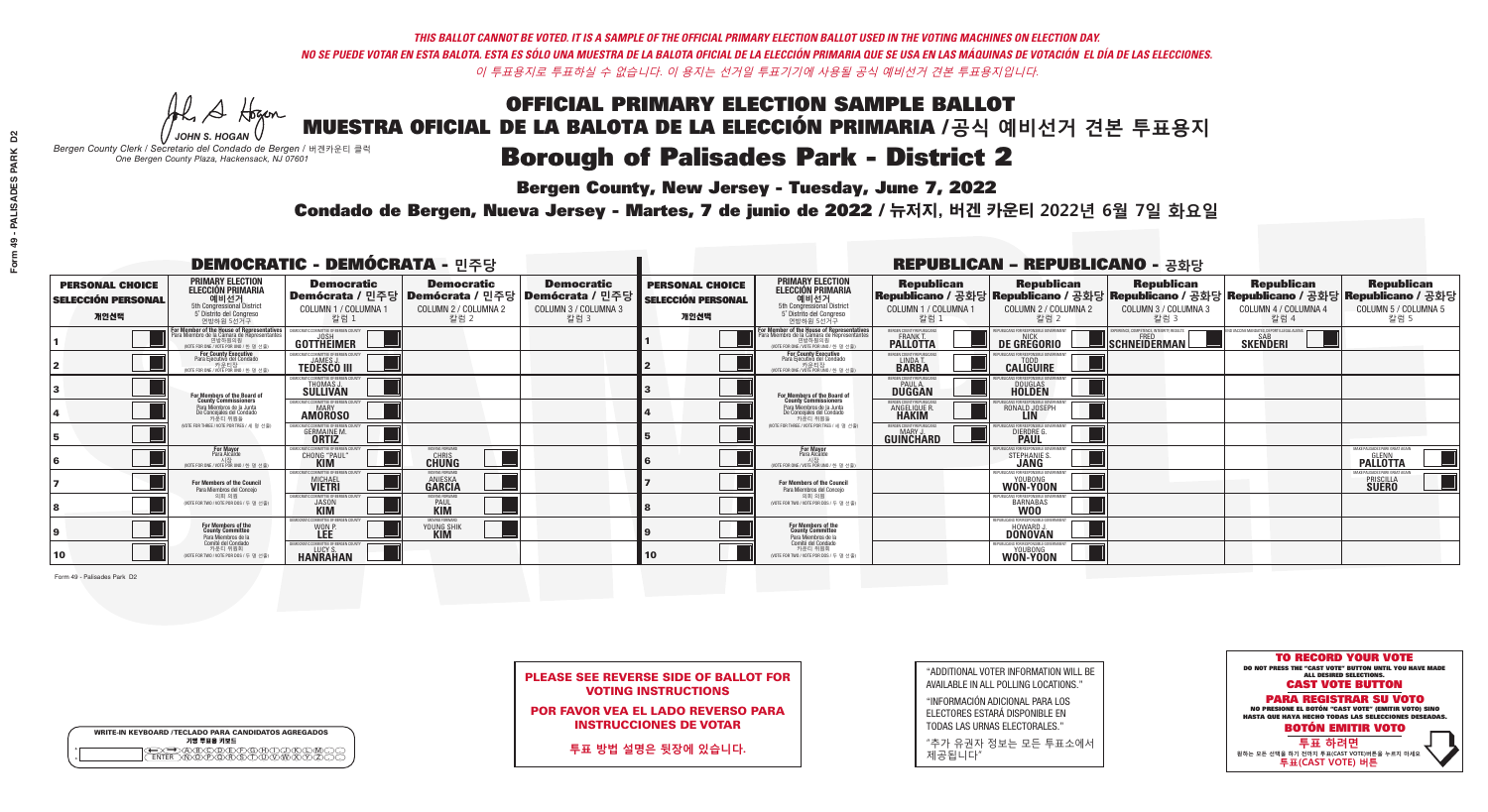**Bergen County, New Jersey - Tuesday, June 7, 2022** 

A Hogan *JOHN S. HOGAN*

| <b>WRITE-IN KEYBOARD /TECLADO PARA CANDIDATOS AGREGADOS</b><br>기명 투표용 키보드 |  |
|---------------------------------------------------------------------------|--|
| >@®©®®®®®®©®®<br>`™®®®®®®©™™®®<br><b>FNTFR</b>                            |  |

*Bergen County Clerk / Secretario del Condado de Bergen /* 버겐카운티 클럭 *One Bergen County Plaza, Hackensack, NJ 07601*



PLEASE SEE REVERSE SIDE OF BALLOT FOR VOTING INSTRUCTIONS

POR FAVOR VEA EL LADO REVERSO PARA INSTRUCCIONES DE VOTAR

**투표 방법 설명은 뒷장에 있습니다.**

| "ADDITIONAL VOTER INFORMATION WILL BE |
|---------------------------------------|
| AVAILABLE IN ALL POLLING LOCATIONS."  |

"INFORMACIÓN ADICIONAL PARA LOS ELECTORES ESTARÁ DISPONIBLE EN TODAS LAS URNAS ELECTORALES."

"추가 유권자 정보는 모든 투표소에서 제공됩니다"

Condado de Bergen, Nueva Jersey - Martes, 7 de junio de 2022 / 뉴저지, 버겐 카운티 2022년 6월 7일 화요일 *One Bergen County Plaza, Hackensack, NJ 07601*

| <b>DEMOCRATIC - DEMÓCRATA - 민주당</b>                         |                                                                                                                                               |                                                                             |                                                   |                                                                                                        |                                                             |                                                                                                                                               |                                                   | <b>REPUBLICAN - REPUBLICANO - 공화당</b>                                                                                                            |                                            |                                                   |                                                                            |
|-------------------------------------------------------------|-----------------------------------------------------------------------------------------------------------------------------------------------|-----------------------------------------------------------------------------|---------------------------------------------------|--------------------------------------------------------------------------------------------------------|-------------------------------------------------------------|-----------------------------------------------------------------------------------------------------------------------------------------------|---------------------------------------------------|--------------------------------------------------------------------------------------------------------------------------------------------------|--------------------------------------------|---------------------------------------------------|----------------------------------------------------------------------------|
| <b>PERSONAL CHOICE</b><br><b>SELECCIÓN PERSONAL</b><br>개인선택 | <b>PRIMARY ELECTION</b><br><b>ELECCIÓN PRIMARIA</b><br>5th Congressional District<br>5 <sup>°</sup> Distrito del Congreso<br>연방하원 5선거구        | <b>Democratic</b><br>COLUMN 1 / COLUMNA 1<br>칼럼 1                           | <b>Democratic</b><br>COLUMN 2 / COLUMNA 2<br>칼럼 2 | <b>Democratic</b><br>│Demócrata / 민주당│Demócrata / 민주당│Demócrata / 민주당┃<br>COLUMN 3 / COLUMNA 3<br>칼럼 3 | <b>PERSONAL CHOICE</b><br><b>SELECCIÓN PERSONAL</b><br>개인선택 | <b>PRIMARY ELECTION</b><br>ELECCIÓN PRIMARIA<br>예비선거<br>5th Congressional District<br>5° Distrito del Congreso<br>연방하원 5선거구                   | <b>Republican</b><br>COLUMN 1 / COLUMNA 1<br>칼럼 1 | <b>Republican</b><br>│Republicano / 공화당│Republicano / 공화당│Republicano / 공화당│Republicano / 공화당│Republicano / 공화당│<br>COLUMN 2 / COLUMNA 2<br>칼럼 2 | Republican<br>COLUMN 3 / COLUMNA 3<br>칼럼 3 | <b>Republican</b><br>COLUMN 4 / COLUMNA 4<br>칼럼 4 | <b>Republican</b><br>COLUMN 5 / COLUMNA 5<br>칼럼 5                          |
|                                                             | For Member of the House of Representatives<br>Para Miembro de la Cámara de Representantes<br>연방하원의원<br>(VOTE FOR ONE / VOTE POR UNO / 한 명 선출) | <b>GOTTHEIMER</b>                                                           |                                                   |                                                                                                        |                                                             | For Member of the House of Representatives<br>Para Miembro de la Cámara de Representantes<br>연방하원의원<br>(VOTE FOR ONE / VOTE POR UNO / 한 명 선출) | <b>PALLOTTA</b>                                   | DE GREGORIO                                                                                                                                      | SCHNEIDERMAN                               | <b>SKENDERI</b>                                   |                                                                            |
|                                                             | For County Executive<br>Para Ejecutivo del Condado<br>. 카운티장<br>(VOTE FOR ONE / VOTE POR UNO / 한 명 선출)                                        | DEMOCRATIC COMMITTEE OF BERGEN COUNTY<br><b>TEDESCO III</b>                 |                                                   |                                                                                                        |                                                             | For County Executive<br>Para Ejecutivo del Condado<br>7 카운티장<br>(VOTE FOR ONE / VOTE POR UNO / 한 명 선출)                                        | BERGEN COUNTY REPUBLICAN:<br>LINDA T.             | <b>CALIGUIRE</b>                                                                                                                                 |                                            |                                                   |                                                                            |
|                                                             | For Members of the Board of<br>County Commissioners                                                                                           | EMOCRATIC COMMITTEE OF BERGEN COUNTY<br><b>THOMAS J.</b><br><b>SULLIVAN</b> |                                                   |                                                                                                        |                                                             | For Members of the Board of<br>County Commissioners                                                                                           | BERGEN COUNTY REPUBLICANS<br>PAUL A.<br>DUGGAN    | DOUGLAS<br>HOLDEN                                                                                                                                |                                            |                                                   |                                                                            |
|                                                             | Para Miembros de la Junta<br>De Concejales del Condado<br>카우티 위원들                                                                             | <b>AMOROSO</b>                                                              |                                                   |                                                                                                        |                                                             | Para Miembros de la Junta<br>De Concejales del Condado<br>카운티 위원들                                                                             | <b>FRGEN COUNTY REPUBLICAL</b><br>ANGELIQUE R.    | RONALD JOSEPH                                                                                                                                    |                                            |                                                   |                                                                            |
|                                                             | (VOTE FOR THREE / VOTE POR TRES / 세 명 선출)                                                                                                     | <b>CRATIC COMMITTEE OF BERGEN COUNT</b><br><b>GERMAINE M.</b>               |                                                   |                                                                                                        |                                                             | NOTE FOR THREE / VOTE POR TRES / 세 명 선출                                                                                                       | BERGEN COUNTY REPUBLICANS<br><b>GUINCHARD</b>     | <b>FOR RESPONSIBLE G</b><br><b>DIERDRE</b>                                                                                                       |                                            |                                                   |                                                                            |
|                                                             | <b>For Mayor</b><br>Para Alcalde<br>NOTE FOR ONE / VOTE POR UNO / 하 명 선례                                                                      | <b>CHONG "PAUL"</b>                                                         | MOVING FORWARD<br><b>CHRIS</b>                    |                                                                                                        |                                                             | <b>For Mayor</b><br>Para Alcalde<br>NOTE FOR ONE / VOTE POR UNO / 한 명 선출                                                                      |                                                   | STEPHANIE                                                                                                                                        |                                            |                                                   | MAKE PALISADES PARK GREAT AGAI<br><b>PALLOTTA</b>                          |
|                                                             | For Members of the Council<br>Para Miembros del Conceio                                                                                       | MOCRATIC COMMITTEE OF BERGEN COUNT<br><b>MICHAEL</b>                        | <b>ANIESKA</b><br>GARCIA                          |                                                                                                        |                                                             | <b>For Members of the Council</b><br>Para Miembros del Conceio                                                                                |                                                   | PUBLICANS FOR RESPONSIBLE GO!<br>WON-YOON                                                                                                        |                                            |                                                   | <b>MAKE PALISADES PARK GREAT AGAIN</b><br><b>PRISCILLA</b><br><b>SUERO</b> |
|                                                             | 의회 의원<br>VOTE FOR TWO / VOTE POR DOS / 두 명 선출)                                                                                                | MOCRATIC COMMITTEE OF BERGEN COUNTY<br><b>JASON</b>                         | <b>PAUL</b>                                       |                                                                                                        |                                                             | 의회 의워<br>NOTE FOR TWO / VOTE POR DOS / 두 명 선출)                                                                                                |                                                   | 'URI ICANS FOR RESPONSIBI E GOVERNMEN<br>BARNABAS                                                                                                |                                            |                                                   |                                                                            |
|                                                             | For Members of the<br>County Committee<br>Para Miembros de la                                                                                 | OCRATIC COMMITTEE OF BERGEN COUN<br>SALVADOR I                              | MOVING FORWARD<br>TAE HWAN                        |                                                                                                        |                                                             | For Members of the<br>County Committee<br>Para Miembros de la<br>Comité del Condado                                                           |                                                   | REPUBLICANS FOR RESPONSIBLE GOVERNMEN<br>WRIGHTINGTON                                                                                            |                                            |                                                   |                                                                            |
| 10                                                          | Comité del Condado<br>카운티 위원회<br>(VOTE FOR TWO / VOTE POR DOS / 두 명 선출)                                                                       | EMOCRATIC COMMITTEE OF BERGEN COUNT<br><b>PARENTE</b>                       | MOVING FORWAR<br><b>HYEKYUNG</b>                  |                                                                                                        | 10                                                          | 카운티 위원회<br>NOTE FOR TWO / VOTE POR DOS / 두 명 선출)                                                                                              |                                                   | REPUBLICANS FOR RESPONSIBLE GOVERNMEN<br><b>BOLLHARDT</b>                                                                                        |                                            |                                                   |                                                                            |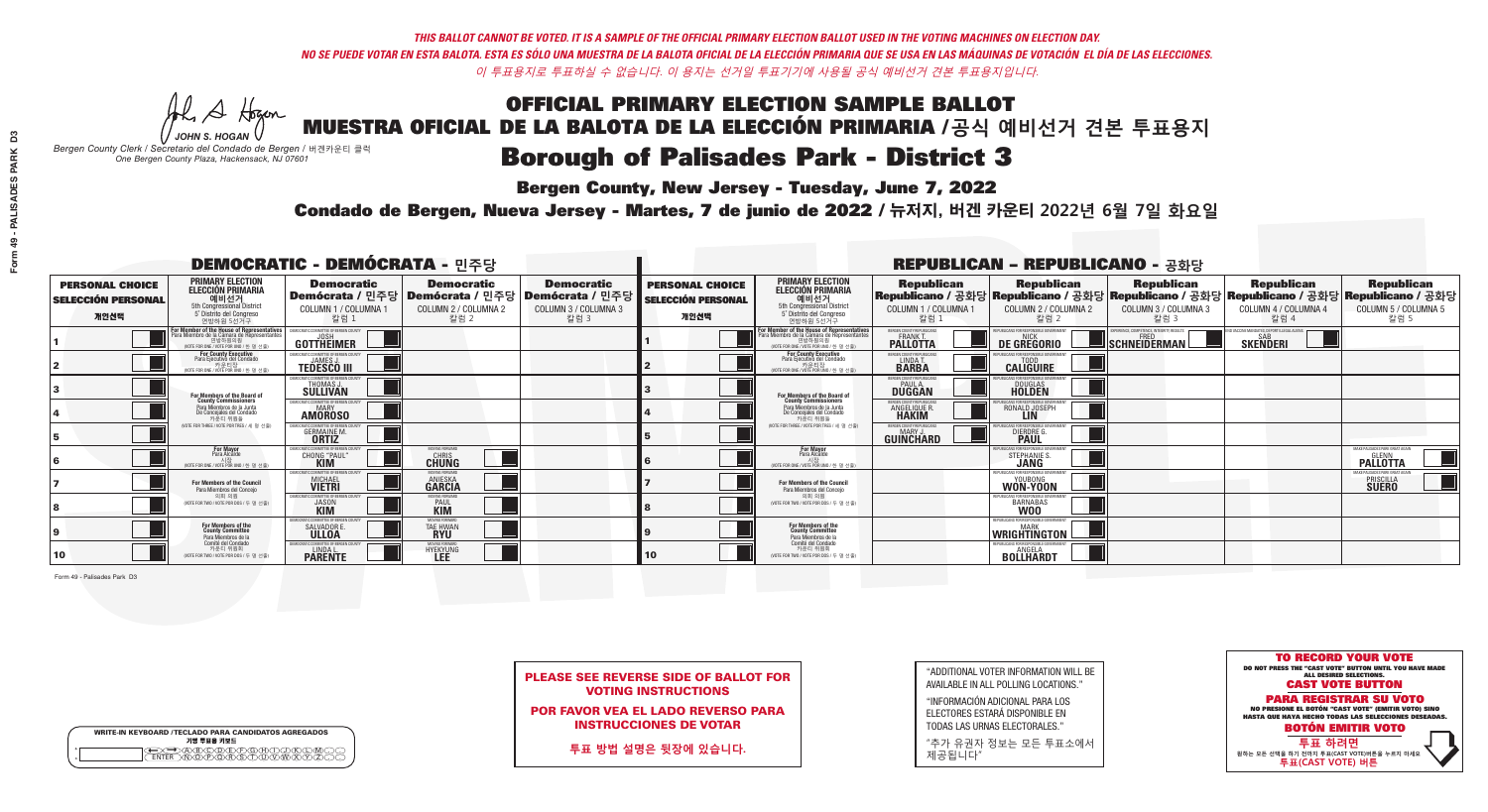**Bergen County, New Jersey - Tuesday, June 7, 2022** 

A Hogan *JOHN S. HOGAN*

| <b>WRITE-IN KEYBOARD /TECLADO PARA CANDIDATOS AGREGADOS</b><br>기명 투표용 키보드 |  |
|---------------------------------------------------------------------------|--|
| DA BOORDDOADDIND<br>DIN OPORSIDUUWXY<br><b>ENTER</b>                      |  |

*Bergen County Clerk / Secretario del Condado de Bergen /* 버겐카운티 클럭 *One Bergen County Plaza, Hackensack, NJ 07601*

Condado de Bergen, Nueva Jersey - Martes, 7 de junio de 2022 / 뉴저지, 버겐 카운티 2022년 6월 7일 화요일 *One Bergen County Plaza, Hackensack, NJ 07601*



PLEASE SEE REVERSE SIDE OF BALLOT FOR VOTING INSTRUCTIONS

POR FAVOR VEA EL LADO REVERSO PARA INSTRUCCIONES DE VOTAR

**투표 방법 설명은 뒷장에 있습니다.**

"ADDITIONAL VOTER INFORMATION WILL BE AVAILABLE IN ALL POLLING LOCATIONS."

"INFORMACIÓN ADICIONAL PARA LOS ELECTORES ESTARÁ DISPONIBLE EN TODAS LAS URNAS ELECTORALES."

"추가 유권자 정보는 모든 투표소에서 제공됩니다"

| <b>DEMOCRATIC - DEMÓCRATA - 민주당</b>                         |                                                                                                                                             |                                                                            |                                                   |                                                                                                        |                                                             |                                                                                                                                               |                                                   | <b>REPUBLICAN - REPUBLICANO - 공화당</b>                                                                                                            |                                                   |                                                   |                                                          |
|-------------------------------------------------------------|---------------------------------------------------------------------------------------------------------------------------------------------|----------------------------------------------------------------------------|---------------------------------------------------|--------------------------------------------------------------------------------------------------------|-------------------------------------------------------------|-----------------------------------------------------------------------------------------------------------------------------------------------|---------------------------------------------------|--------------------------------------------------------------------------------------------------------------------------------------------------|---------------------------------------------------|---------------------------------------------------|----------------------------------------------------------|
| <b>PERSONAL CHOICE</b><br><b>SELECCIÓN PERSONAL</b><br>개인선택 | <b>PRIMARY ELECTION</b><br><b>ELECCIÓN PRIMARIA</b><br>5th Congressional District<br>5 <sup>o</sup> Distrito del Congreso<br>연방하원 5선거구      | <b>Democratic</b><br>COLUMN 1 / COLUMNA 1<br>칼럼 1                          | <b>Democratic</b><br>COLUMN 2 / COLUMNA 2<br>칼럼 2 | <b>Democratic</b><br>│Demócrata / 민주당│Demócrata / 민주당│Demócrata / 민주당┃<br>COLUMN 3 / COLUMNA 3<br>칼럼 3 | <b>PERSONAL CHOICE</b><br><b>SELECCIÓN PERSONAL</b><br>개인선택 | <b>PRIMARY ELECTION</b><br>ELECCIÓN PRIMARIA<br>예비선거<br>5th Congressional District<br>5° Distrito del Congreso<br>연방하원 5선거구                   | <b>Republican</b><br>COLUMN 1 / COLUMNA 1<br>칼럼 : | <b>Republican</b><br>│Republicano / 공화당│Republicano / 공화당│Republicano / 공화당│Republicano / 공화당│Republicano / 공화당│<br>COLUMN 2 / COLUMNA 2<br>칼럼 2 | <b>Republican</b><br>COLUMN 3 / COLUMNA 3<br>칼럼 3 | <b>Republican</b><br>COLUMN 4 / COLUMNA 4<br>칼럼 4 | <b>Republican</b><br>COLUMN 5 / COLUMNA 5<br>칼럼 5        |
|                                                             | For Member of the House of Representatives<br>Para Miembro de la Cámara de Representantes<br>연방하원의원<br>(VOTE FOR ONE / VOTE POR UNO / 한명선출) | <b>GOTTHEIMER</b>                                                          |                                                   |                                                                                                        |                                                             | For Member of the House of Representatives<br>Para Miembro de la Cámara de Representantes<br>연방하원의원<br>(VOTE FOR ONE / VOTE POR UNO / 한 명 선출) | <b>PALLOTTA</b>                                   | DE GREGORIO                                                                                                                                      | SCHNEIDERMAN                                      | <b>SKENDERI</b>                                   |                                                          |
|                                                             | <b>For County Executive</b><br>Para Ejecutivo del Condado<br>. 카운티장<br>(VOTE FOR ONE / VOTE POR UNO / 한 명 선출)                               | EMOCRATIC COMMITTEE OF BERGEN COUNTY<br><b>TEDESCO III</b>                 |                                                   |                                                                                                        |                                                             | <b>For County Executive</b><br>Para Ejecutivo del Condado<br>7 카운티장<br>(VOTE FOR ONE / VOTE POR UNO / 한 명 선출)                                 | BERGEN COUNTY REPUBLICAN:<br>LINDA T.             | <b>CALIGUIRE</b>                                                                                                                                 |                                                   |                                                   |                                                          |
|                                                             | For Members of the Board of<br>County Commissioners                                                                                         | MOCRATIC COMMITTEE OF BERGEN COUNTY<br><b>THOMAS J.</b><br><b>SULLIVAN</b> |                                                   |                                                                                                        |                                                             | For Members of the Board of<br>County Commissioners                                                                                           | ERGEN COUNTY REPUBLICAL<br><b>DUGGAN</b>          | <b>DOUGLAS</b><br><b>HOLDEN</b>                                                                                                                  |                                                   |                                                   |                                                          |
|                                                             | Para Miembros de la Junta<br>De Concejales del Condado<br>카우티 위원들                                                                           | EMOCRATIC COMMITTEE OF BERGEN COUNT<br><b>AMOROSO</b>                      |                                                   |                                                                                                        |                                                             | Para Miembros de la Junta<br>De Conceiales del Condado<br>카우티 위원들                                                                             | ERGEN COUNTY REPUBLICAL<br><b>ANGELIQUE R</b>     | RONALD JOSEPH                                                                                                                                    |                                                   |                                                   |                                                          |
|                                                             | NOTE FOR THREE / VOTE POR TRES / 세 명 선출)                                                                                                    | CRATIC COMMITTEE OF BEBGEN COU<br><b>GERMAINE M.</b><br><b>ORTIZ</b>       |                                                   |                                                                                                        |                                                             | NOTE FOR THREE / VOTE POR TRES / 세 명 선출!                                                                                                      | BERGEN COUNTY REPUBLICANS<br><b>GUINCHARD</b>     | CANS FOR RESPONSIBLE GO<br>DIERDRE C                                                                                                             |                                                   |                                                   |                                                          |
|                                                             | <b>For Mayor</b><br>Para Alcalde<br>NOTE FOR ONE / VOTE POR UNO / 하 명 서축                                                                    | MOCRATIC COMMITTEE OF BERGEN COUNT<br>CHONG "PAUL"                         | MOVING FORWARD<br><b>CHRIS</b>                    |                                                                                                        |                                                             | For Mayor<br>Para Alcalde<br>NOTE FOR ONE / VOTE POR UNO / 하 명 서축                                                                             |                                                   | HIRI ICANS ENR RESPONSIRI E<br>STEPHANIE S.                                                                                                      |                                                   |                                                   | MAKE PALISADES PARK GREAT AGAIN<br><b>PALLOTTA</b>       |
|                                                             | <b>For Members of the Council</b><br>Para Miembros del Conceio                                                                              | MOCRATIC COMMITTEE OF BERGEN<br><b>MICHAEL</b>                             | <b>ANIESKA</b><br>GARCIA                          |                                                                                                        |                                                             | <b>For Members of the Council</b><br>Para Miembros del Conceio                                                                                |                                                   | WON-YOON                                                                                                                                         |                                                   |                                                   | <b>MAKE PALISADES PARK GREAT AGA</b><br><b>PRISCILLA</b> |
|                                                             | 의회 의원<br>(VOTE FOR TWO / VOTE POR DOS / 두 명 선출)                                                                                             | MOCRATIC COMMITTEE OF BERGEN COUNT<br><b>JASON</b>                         | 10VING FORWAR<br><b>PAUL</b>                      |                                                                                                        |                                                             | 의회 의원<br>(VOTE FOR TWO / VOTE POR DOS / 두 명 선출)                                                                                               |                                                   | 'URI ICANS FOR RESPONSIBI E GOVERNMEN<br>BARNABAS                                                                                                |                                                   |                                                   |                                                          |
|                                                             | For Members of the<br>County Committee<br>Para Miembros de la<br>Comité del Condado                                                         | 10CRATIC COMMITTEE OF BERGEN COUNTY<br><b>LORENZO</b>                      | <b>HOE YANG</b>                                   |                                                                                                        |                                                             | For Members of the<br>County Committee<br>Para Miembros de la<br>Comité del Condado                                                           |                                                   | PUBLICANS FOR RESPONSIBLE GO<br><b>THOMAS H</b><br><b>YOOK</b>                                                                                   |                                                   |                                                   | MAKE PALISADES PARK GREAT AGAIN<br>FRANCES M.            |
| 10                                                          | 카운티 위원회<br>(VOTE FOR TWO / VOTE POR DOS / 두 명 선출)                                                                                           | <b>NASCENTI</b>                                                            | KIL IM<br>KIM                                     |                                                                                                        | 10                                                          | 카운티 위원회<br>WOTE FOR TWO / VOTE POR DOS / 두 명 선출)                                                                                              |                                                   | PLIRI ICANS FOR RESPONSIRI E G<br><b>KYUNGHEE H</b><br><b>KWON</b>                                                                               |                                                   |                                                   |                                                          |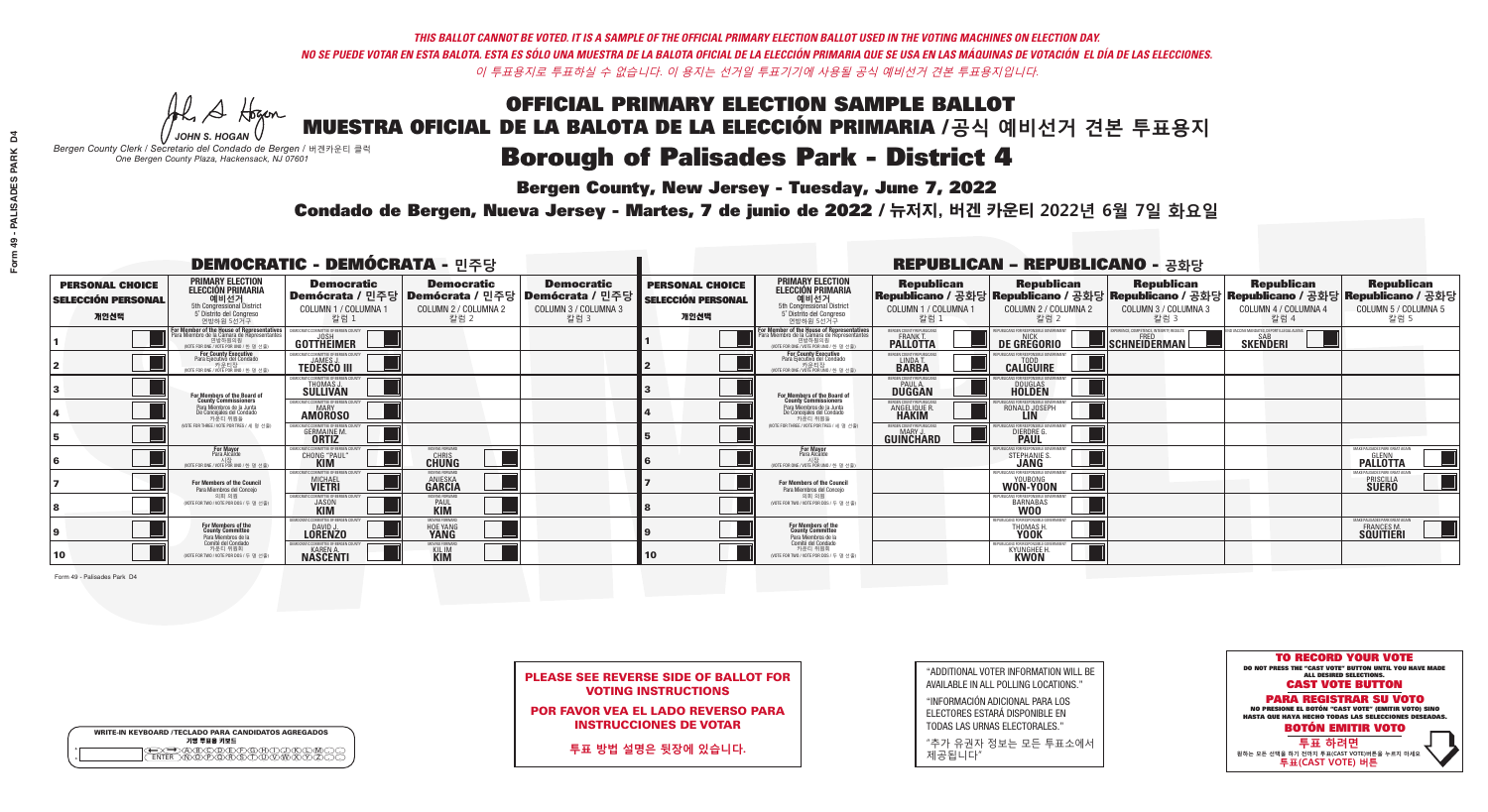**Bergen County, New Jersey - Tuesday, June 7, 2022** 

A Hogan *JOHN S. HOGAN*

| <b>WRITE-IN KEYBOARD /TECLADO PARA CANDIDATOS AGREGADOS</b><br>기명 투표용 키보드 |  |
|---------------------------------------------------------------------------|--|
|                                                                           |  |

*Bergen County Clerk / Secretario del Condado de Bergen /* 버겐카운티 클럭 *One Bergen County Plaza, Hackensack, NJ 07601*

Condado de Bergen, Nueva Jersey - Martes, 7 de junio de 2022 / 뉴저지, 버겐 카운티 2022년 6월 7일 화요일 *One Bergen County Plaza, Hackensack, NJ 07601*



PLEASE SEE REVERSE SIDE OF BALLOT FOR VOTING INSTRUCTIONS

POR FAVOR VEA EL LADO REVERSO PARA INSTRUCCIONES DE VOTAR

**투표 방법 설명은 뒷장에 있습니다.**

| "ADDITIONAL VOTER INFORMATION WILL BE |
|---------------------------------------|
| AVAILABLE IN ALL POLLING LOCATIONS."  |

"INFORMACIÓN ADICIONAL PARA LOS ELECTORES ESTARÁ DISPONIBLE EN TODAS LAS URNAS ELECTORALES."

"추가 유권자 정보는 모든 투표소에서 제공됩니다"

| <b>DEMOCRATIC - DEMÓCRATA - 민주당</b>                         |                                                                                                                                               |                                                                        |                                                   |                                                                                                        |                                                      |                                                                                                                                                     |                                                                     | <b>REPUBLICAN - REPUBLICANO - 공화당</b>                                                                                                           |                                                   |                                                   |                                                              |
|-------------------------------------------------------------|-----------------------------------------------------------------------------------------------------------------------------------------------|------------------------------------------------------------------------|---------------------------------------------------|--------------------------------------------------------------------------------------------------------|------------------------------------------------------|-----------------------------------------------------------------------------------------------------------------------------------------------------|---------------------------------------------------------------------|-------------------------------------------------------------------------------------------------------------------------------------------------|---------------------------------------------------|---------------------------------------------------|--------------------------------------------------------------|
| <b>PERSONAL CHOICE</b><br><b>SELECCIÓN PERSONAL</b><br>개인선택 | <b>PRIMARY ELECTION</b><br>ELECCIÓN PRIMARIA<br>에비선거<br>5th Congressional District<br>5 <sup>'</sup> Distrito del Congreso<br>연방하원 5선거구       | <b>Democratic</b><br>COLUMN 1 / COLUMNA 1<br>칼럼 1                      | <b>Democratic</b><br>COLUMN 2 / COLUMNA 2<br>칼럼 2 | <b>Democratic</b><br>│Demócrata / 민주당│Demócrata / 민주당│Demócrata / 민주당┃<br>COLUMN 3 / COLUMNA 3<br>칼럼 3 | <b>PERSONAL CHOICE</b><br>SELECCIÓN PERSONAL<br>개인선택 | <b>PRIMARY ELECTION</b><br>ELECCIÓN PRIMARIA<br>예비선거<br><sub>5th Congressional District</sub><br>5° Distrito del Congreso<br>연방하원 5선거구              | <b>Republican</b><br>COLUMN 1 / COLUMNA 1<br>칼럼 :                   | <b>Republican</b><br>│Republicano / 공화당│Republicano / 공화당│Republicano / 공화당│Republicano / 공화당│Republicano / 공화당<br>COLUMN 2 / COLUMNA 2<br>칼럼 2 | <b>Republican</b><br>COLUMN 3 / COLUMNA 3<br>칼럼 3 | <b>Republican</b><br>COLUMN 4 / COLUMNA 4<br>칼럼 4 | <b>Republican</b><br>COLUMN 5 / COLUMNA 5<br>칼럼 5            |
|                                                             | For Member of the House of Representatives<br>Para Miembro de la Cámara de Representantes<br>연방하원의원<br>(VOTE FOR ONE / VOTE POR UNO / 한 명 선출) | <b>GOTTHEIMER</b>                                                      |                                                   |                                                                                                        |                                                      | <b>For Member of the House of Representatives<br/>Para Miembro de la Cámara de Representantes</b><br>연방하원의원<br>(VOTE FOR ONE / VOTE POR UNO / 한명선출) | FRGEN COUNTY REPUBLICAN<br><b>PALLOTTA</b>                          | DE GREGORIO                                                                                                                                     | SCHNEIDERMAN                                      | <b>SKENDERI</b>                                   |                                                              |
|                                                             | For County Executive<br>Para Ejecutivo del Condado<br>가운티장<br>(VOTE FOR ONE / VOTE POR UNO / 한 명 선출)                                          | EMOCRATIC COMMITTEE OF BERGEN COUNTY<br><b>TEDESCO III</b>             |                                                   |                                                                                                        |                                                      | For County Executive<br>Para Ejecutivo del Condado<br>, 기운티장<br>(VOTE FOR ONE / VOTE POR UNO / 한 명 선출)                                              | BERGEN COUNTY REPUBLICAN:<br>LINDA T.                               | <b>CALIGUIRE</b>                                                                                                                                |                                                   |                                                   |                                                              |
|                                                             | For Members of the Board of<br>County Commissioners                                                                                           | EMOCRATIC COMMITTEE OF BERGEN COUNTY<br>THOMAS J.                      |                                                   |                                                                                                        |                                                      | For Members of the Board of<br>County Commissioners                                                                                                 | BERGEN COUNTY REPUBLICAN:<br><b>PAUL A</b><br><b>DUGGAN</b>         | <b>DOUGLAS</b>                                                                                                                                  |                                                   |                                                   |                                                              |
|                                                             | Para Miembros de la Junta<br>De Concejales del Condado<br>카우티 위원들                                                                             | MOCRATIC COMMITTEE OF BERGEN COUNT<br><b>MARY</b><br><b>AMOROSO</b>    |                                                   |                                                                                                        |                                                      | Para Miembros de la Junta<br>De Concejales del Condado<br>카운티 위원들                                                                                   | <b>RGEN COUNTY REPUBLICAL</b><br><b>ANGELIQUE R</b><br><b>HAKIM</b> | RONALD JOSEPH                                                                                                                                   |                                                   |                                                   |                                                              |
|                                                             | (VOTE FOR THREE / VOTE POR TRES / 세 명 선출)                                                                                                     | RATIC COMMITTEE OF BERGEN COUN<br><b>GERMAINE M.</b>                   |                                                   |                                                                                                        |                                                      | (VOTE FOR THREE / VOTE POR TRES / 세 명 선출)                                                                                                           | ERGEN COUNTY REPUBLICAN!<br><b>GUINCHARD</b>                        | DIERDRE <sup>C</sup>                                                                                                                            |                                                   |                                                   |                                                              |
|                                                             | <b>For Mayor</b><br>Para Alcalde                                                                                                              | CHONG "PAUL"                                                           | <b>CHUNG</b>                                      |                                                                                                        |                                                      | <b>For Mayor</b><br>Para Alcalde                                                                                                                    |                                                                     | STEPHANIE S                                                                                                                                     |                                                   |                                                   | MAKE PALISADES PARK GREAT AO<br><b>PALLOTTA</b>              |
|                                                             | For Members of the Council<br>Para Miembros del Conceio                                                                                       | EMOCRATIC COMMITTEE OF BERGEN COUNT<br><b>MICHAEL</b><br><b>VIETRI</b> | MOVING FORWAR<br><b>ANIESKA</b><br>GARCIA         |                                                                                                        |                                                      | For Members of the Council<br>Para Miembros del Conceio                                                                                             |                                                                     | REPUBLICANS FOR RESPONSIBLE GO'<br>WON-YOON                                                                                                     |                                                   |                                                   | MAKE PALISADES PARK GREAT AGAIN<br>PRISCILLA<br><b>SUERO</b> |
|                                                             | 의회 의원<br>(VOTE FOR TWO / VOTE POR DOS / 두 명 선출)                                                                                               | <b>EMOCRATIC COMMITTEE OF BERGEN COUNTY</b><br><b>JASON</b>            | <b>MOVING FORWAR</b><br><b>PAUL</b><br>KIM        |                                                                                                        |                                                      | 의회 의원<br>VOTE FOR TWO / VOTE POR DOS / 두 명 선출)                                                                                                      |                                                                     | BARNABAS                                                                                                                                        |                                                   |                                                   |                                                              |
|                                                             | <b>For Members of the<br/>County Committee</b><br>Para Miembros de la                                                                         | MOCRATIC COMMITTEE OF BERGEN CO<br><b>MATTESSICH</b>                   | MOVING FORWARD<br>seon "sonny<br><b>KIM</b>       |                                                                                                        |                                                      | For Members of the<br>County Committee<br>Para Miembros de la<br>Comité del Condado                                                                 |                                                                     | <b>ARMSTRONG</b>                                                                                                                                |                                                   |                                                   |                                                              |
| 10                                                          | Comité del Condado<br>카운티 위원회<br>(VOTE FOR TWO / VOTE POR DOS / 두 명 선출)                                                                       | MOCRATIC COMMITTEE OF BERGEN COUN<br>SOPHIA H.                         |                                                   |                                                                                                        | 10                                                   | 카운티 위원회<br>(VOTE FOR TWO / VOTE POR DOS / 두 명 선출)                                                                                                   |                                                                     | REPUBLICANS FOR RESPONSIBLE GOVERNMENT<br><b>ARMSTRÖNG</b>                                                                                      |                                                   |                                                   |                                                              |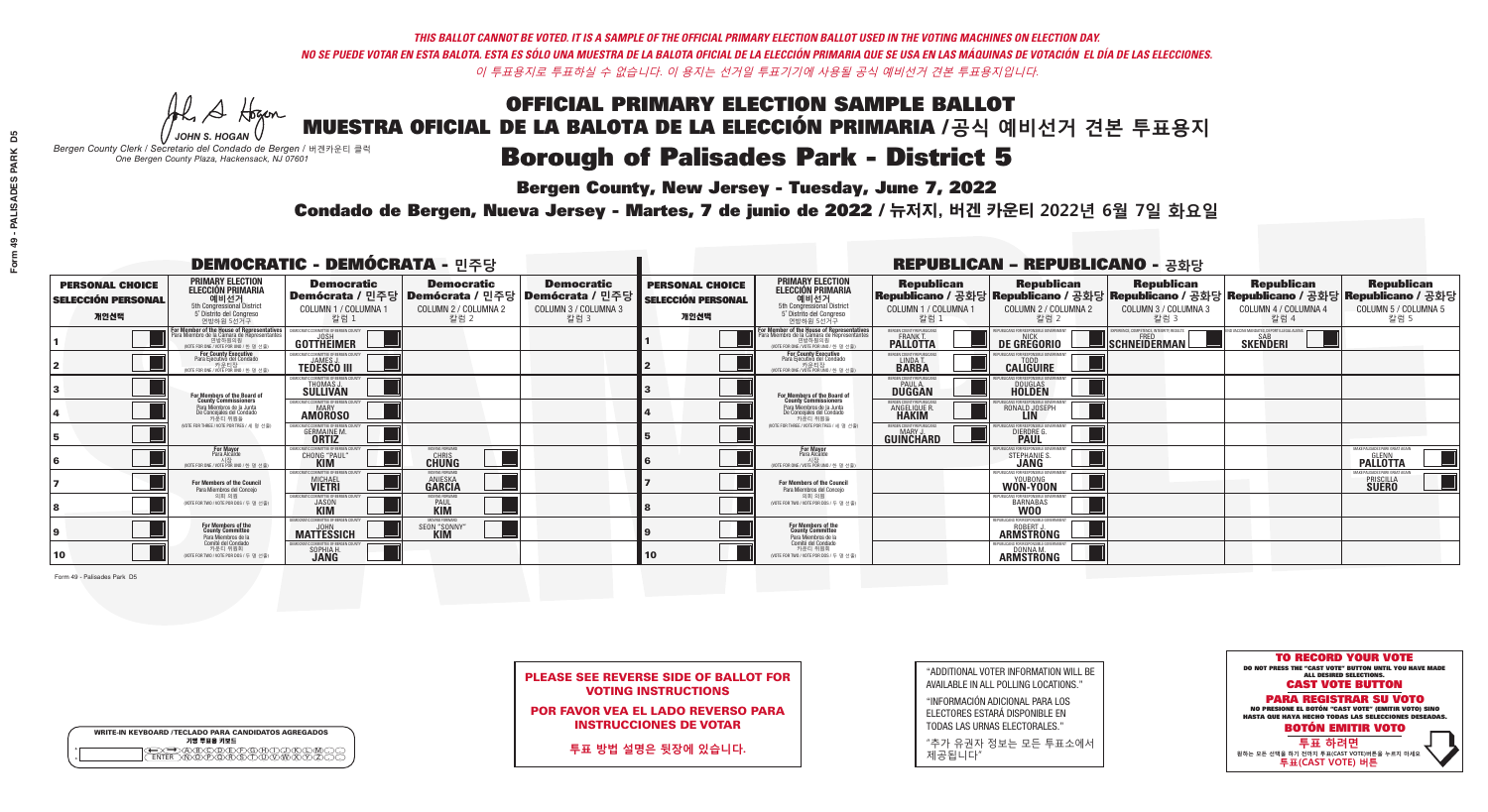**Bergen County, New Jersey - Tuesday, June 7, 2022** 

A Hogan *JOHN S. HOGAN*

| <b>WRITE-IN KEYBOARD /TECLADO PARA CANDIDATOS AGREGADOS</b><br>기명 투표용 키보드 |  |
|---------------------------------------------------------------------------|--|
| DA BOORDDOADDIND<br>DIN OPORSIDUUWXY<br><b>ENTER</b>                      |  |

*Bergen County Clerk / Secretario del Condado de Bergen /* 버겐카운티 클럭 *One Bergen County Plaza, Hackensack, NJ 07601*



PLEASE SEE REVERSE SIDE OF BALLOT FOR VOTING INSTRUCTIONS

POR FAVOR VEA EL LADO REVERSO PARA INSTRUCCIONES DE VOTAR

**투표 방법 설명은 뒷장에 있습니다.**

| "ADDITIONAL VOTER INFORMATION WILL BE |
|---------------------------------------|
| AVAILABLE IN ALL POLLING LOCATIONS."  |

"INFORMACIÓN ADICIONAL PARA LOS ELECTORES ESTARÁ DISPONIBLE EN TODAS LAS URNAS ELECTORALES."

"추가 유권자 정보는 모든 투표소에서 제공됩니다"

Condado de Bergen, Nueva Jersey - Martes, 7 de junio de 2022 / 뉴저지, 버겐 카운티 2022년 6월 7일 화요일 *One Bergen County Plaza, Hackensack, NJ 07601*

| <b>DEMOCRATIC - DEMÓCRATA - 민주당</b>                         |                                                                                                                                              |                                                                             |                                                   |                                                                                                              |                                                             |                                                                                                                                               |                                                   | <b>REPUBLICAN - REPUBLICANO - 공화당</b>                                                                                                          |                                                   |                                                   |                                                                            |
|-------------------------------------------------------------|----------------------------------------------------------------------------------------------------------------------------------------------|-----------------------------------------------------------------------------|---------------------------------------------------|--------------------------------------------------------------------------------------------------------------|-------------------------------------------------------------|-----------------------------------------------------------------------------------------------------------------------------------------------|---------------------------------------------------|------------------------------------------------------------------------------------------------------------------------------------------------|---------------------------------------------------|---------------------------------------------------|----------------------------------------------------------------------------|
| <b>PERSONAL CHOICE</b><br><b>SELECCIÓN PERSONAL</b><br>개인선택 | <b>PRIMARY ELECTION</b><br><b>ELECCIÓN PRIMARIA</b><br>5th Congressional District<br>5 <sup>o</sup> Distrito del Congreso<br>연방하원 5선거구       | <b>Democratic</b><br>COLUMN 1 / COLUMNA 1<br>칼럼 1                           | <b>Democratic</b><br>COLUMN 2 / COLUMNA 2<br>칼럼 2 | <b>Democratic</b><br>│ Demócrata / 민주당 │ Demócrata / 민주당 │ Demócrata / 민주당 ┃<br>COLUMN 3 / COLUMNA 3<br>칼럼 3 | <b>PERSONAL CHOICE</b><br><b>SELECCIÓN PERSONAL</b><br>개인선택 | <b>PRIMARY ELECTION</b><br>ELECCIÓN PRIMARIA<br>예비선거<br><sub>5th Congressional District</sub><br>5° Distrito del Congreso<br>연방하원 5선거구        | <b>Republican</b><br>COLUMN 1 / COLUMNA 1<br>칼럼 : | <b>Republican</b><br>Republicano / 공화당 Republicano / 공화당 Republicano / 공화당 Republicano / 공화당 Republicano / 공화당<br>COLUMN 2 / COLUMNA 2<br>칼럼 2 | <b>Republican</b><br>COLUMN 3 / COLUMNA 3<br>칼럼 3 | <b>Republican</b><br>COLUMN 4 / COLUMNA 4<br>칼럼 4 | <b>Republican</b><br>COLUMN 5 / COLUMNA 5<br>칼럼 5                          |
|                                                             | For Member of the House of Representative<br>Para Miembro de la Cámara de Representante:<br>연방하원의원<br>(VOTE FOR ONE / VOTE POR UNO / 한 명 선출) | GOTTHEIMER                                                                  |                                                   |                                                                                                              |                                                             | For Member of the House of Representatives<br>Para Miembro de la Cámara de Representantes<br>연방하원의원<br>(VOTE FOR ONE / VOTE POR UNO / 한 명 선출) | <b>PALLOTTA</b>                                   | DE GREGORIO                                                                                                                                    | SCHNEIDERMAN                                      | <b>SKENDERI</b>                                   |                                                                            |
|                                                             | For County Executive<br>Para Ejecutivo del Condado<br>び 카운티장<br>(VOTE FOR ONE / VOTE POR UNO / 한 명 선출)                                       | JEMOCRATIC COMMITTEE OF BERGEN COUNTY<br><b>TEDESCO III</b>                 |                                                   |                                                                                                              |                                                             | For County Executive<br>Para Ejecutivo del Condado<br>7 카운티장<br>(VOTE FOR ONE / VOTE POR UNO / 한 명 선출)                                        | BERGEN COUNTY REPUBLICAN:<br>LINDA T.             | <b>CALIGUIRE</b>                                                                                                                               |                                                   |                                                   |                                                                            |
|                                                             | For Members of the Board of<br>County Commissioners                                                                                          | EMOCRATIC COMMITTEE OF BERGEN COUNTY<br><b>THOMAS J.</b><br><b>SULLIVAN</b> |                                                   |                                                                                                              |                                                             | For Members of the Board of<br>County Commissioners                                                                                           | BERGEN COUNTY REPUBLICANS<br>PAUL A.<br>DUGGAN    | <b>DOUGLAS</b><br><b>HOLDEN</b>                                                                                                                |                                                   |                                                   |                                                                            |
|                                                             | Para Miembros de la Junta<br>De Concejales del Condado<br>카우티 위원들                                                                            | MOCRATIC COMMITTEE OF BEBGEN COUNT<br>MARY<br><b>AMOROSO</b>                |                                                   |                                                                                                              |                                                             | Para Miembros de la Junta<br>De Concejales del Condado<br>카우티 위원들                                                                             | <b>FRGEN COUNTY REPUBLICAL</b><br>ANGELIQUE R     | RONALD JOSEPH                                                                                                                                  |                                                   |                                                   |                                                                            |
|                                                             | NOTE FOR THREE / VOTE POR TRES / 세 명 선출)                                                                                                     | OCRATIC COMMITTEE OF BERGEN COUN<br><b>GERMAINE M.</b>                      |                                                   |                                                                                                              |                                                             | NOTE FOR THREE / VOTE POR TRES / 세 명 선출                                                                                                       | BERGEN COUNTY REPUBLICANS<br><b>GUINCHARD</b>     | S FOR RESPONSIBLE G<br><b>DIERDRE</b>                                                                                                          |                                                   |                                                   |                                                                            |
|                                                             | For Mayor<br>Para Alcalde<br>(VOTE FOR ONE / VOTE POR UNO / 한 명 선렬                                                                           | <b>CHONG "PAUL"</b>                                                         | MOVING FORWARD<br><b>CHUNG</b>                    |                                                                                                              |                                                             | <b>For Mayor</b><br>Para Alcalde<br>시장<br>(VOTE FOR ONE / VOTE POR UNO / 한 명 선출)                                                              |                                                   | STEPHANIE                                                                                                                                      |                                                   |                                                   | MAKE PALISADES PARK GREAT AGAI<br><b>PALLOTTA</b>                          |
|                                                             | For Members of the Council<br>Para Miembros del Conceio                                                                                      | MOCRATIC COMMITTEE OF BERGEN COUNT<br><b>MICHAEL</b>                        | <b>ANIESKA</b><br>GARCIA                          |                                                                                                              |                                                             | <b>For Members of the Council</b><br>Para Miembros del Conceio                                                                                |                                                   | FPUBLICANS FOR RESPONSIBLE GO<br>WON-YOON                                                                                                      |                                                   |                                                   | <b>MAKE PALISADES PARK GREAT AGAIN</b><br><b>PRISCILLA</b><br><b>SUERO</b> |
|                                                             | 의회 의원<br>(VOTE FOR TWO / VOTE POR DOS / 두 명 선출)                                                                                              | MOCRATIC COMMITTEE OF BERGEN COUNTY<br><b>JASON</b>                         | <b>PAUL</b>                                       |                                                                                                              |                                                             | 의회 의원<br>VOTE FOR TWO / VOTE POR DOS / 두 명 선출)                                                                                                |                                                   | JBI ICANS FOR RESPONSIBI E GOVE<br>BARNABAS                                                                                                    |                                                   |                                                   |                                                                            |
|                                                             | For Members of the<br>County Committee<br>Para Miembros de la<br>Comité del Condado                                                          | MOCRATIC COMMITTEE OF BERGEN COUNT<br>YONG J                                | AOVING FORWAF<br>YONG H                           |                                                                                                              |                                                             | For Members of the<br>County Committee<br>Para Miembros de la<br>Comité del Condado                                                           |                                                   | REPUBLICANS FOR RESPONSIBLE GOV<br>SCOTT<br>HUR                                                                                                |                                                   |                                                   |                                                                            |
| 10                                                          | 카운티 위원회<br>(VOTE FOR TWO / VOTE POR DOS / 두 명 선출)                                                                                            | EMOCRATIC COMMITTEE OF BERGEN COUNT<br>HYUN E.<br><b>OH</b>                 | MOVING FORWAR<br>KYUNG WAN                        |                                                                                                              | 10                                                          | 카운티 위원회<br>VOTE FOR TWO / VOTE POR DOS / 두 명 선출!                                                                                              |                                                   | REPUBLICANS FOR RESPONSIBLE GOVE<br>HYEKYUNG                                                                                                   |                                                   |                                                   |                                                                            |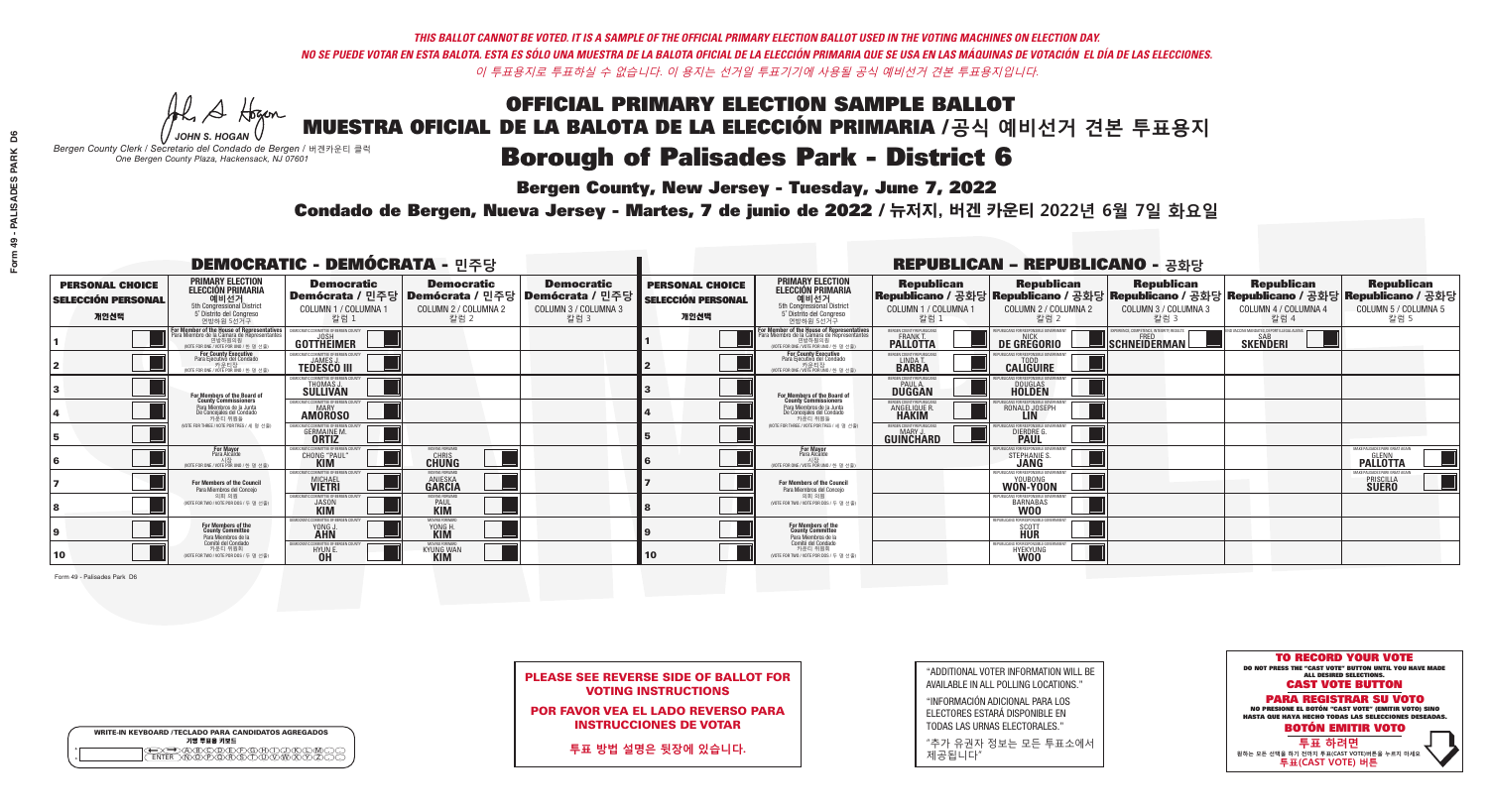**Bergen County, New Jersey - Tuesday, June 7, 2022** 

A Hogan *JOHN S. HOGAN*

| <b>WRITE-IN KEYBOARD /TECLADO PARA CANDIDATOS AGREGADOS</b><br>기명 투표용 키보드 |  |
|---------------------------------------------------------------------------|--|
|                                                                           |  |

*Bergen County Clerk / Secretario del Condado de Bergen /* 버겐카운티 클럭 *One Bergen County Plaza, Hackensack, NJ 07601*

Condado de Bergen, Nueva Jersey - Martes, 7 de junio de 2022 / 뉴저지, 버겐 카운티 2022년 6월 7일 화요일 *One Bergen County Plaza, Hackensack, NJ 07601*



PLEASE SEE REVERSE SIDE OF BALLOT FOR VOTING INSTRUCTIONS

POR FAVOR VEA EL LADO REVERSO PARA INSTRUCCIONES DE VOTAR

**투표 방법 설명은 뒷장에 있습니다.**

| "ADDITIONAL VOTER INFORMATION WILL BE |
|---------------------------------------|
| AVAILABLE IN ALL POLLING LOCATIONS."  |

"INFORMACIÓN ADICIONAL PARA LOS ELECTORES ESTARÁ DISPONIBLE EN TODAS LAS URNAS ELECTORALES."

"추가 유권자 정보는 모든 투표소에서 제공됩니다"

| <b>DEMOCRATIC - DEMÓCRATA - 민주당</b>                         |                                                                                                                                             |                                                                |                                                   |                                                                                                        |                                                             |                                                                                                                                               |                                                   | <b>REPUBLICAN - REPUBLICANO - 공화당</b>                                                                                                            |                                                   |                                                   |                                                              |
|-------------------------------------------------------------|---------------------------------------------------------------------------------------------------------------------------------------------|----------------------------------------------------------------|---------------------------------------------------|--------------------------------------------------------------------------------------------------------|-------------------------------------------------------------|-----------------------------------------------------------------------------------------------------------------------------------------------|---------------------------------------------------|--------------------------------------------------------------------------------------------------------------------------------------------------|---------------------------------------------------|---------------------------------------------------|--------------------------------------------------------------|
| <b>PERSONAL CHOICE</b><br><b>SELECCIÓN PERSONAL</b><br>개인선택 | <b>PRIMARY ELECTION</b><br><b>ELECCIÓN PRIMARIA</b><br>5th Congressional District<br>5 <sup>o</sup> Distrito del Congreso<br>연방하원 5선거구      | <b>Democratic</b><br>COLUMN 1 / COLUMNA 1<br>칼럼 1              | <b>Democratic</b><br>COLUMN 2 / COLUMNA 2<br>칼럼 2 | <b>Democratic</b><br>│Demócrata / 민주당│Demócrata / 민주당│Demócrata / 민주당┃<br>COLUMN 3 / COLUMNA 3<br>칼럼 3 | <b>PERSONAL CHOICE</b><br><b>SELECCIÓN PERSONAL</b><br>개인선택 | <b>PRIMARY ELECTION</b><br>ELECCIÓN PRIMARIA<br>예비선거<br><sub>5th Congressional District</sub><br>5° Distrito del Congreso<br>연방하원 5선거구        | <b>Republican</b><br>COLUMN 1 / COLUMNA 1<br>칼럼 : | <b>Republican</b><br>│Republicano / 공화당│Republicano / 공화당│Republicano / 공화당│Republicano / 공화당│Republicano / 공화당│<br>COLUMN 2 / COLUMNA 2<br>칼럼 2 | <b>Republican</b><br>COLUMN 3 / COLUMNA 3<br>칼럼 3 | <b>Republican</b><br>COLUMN 4 / COLUMNA 4<br>칼럼 4 | <b>Republican</b><br>COLUMN 5 / COLUMNA 5<br>칼럼 5            |
|                                                             | For Member of the House of Representative<br>Para Miembro de la Cámara de Representante<br>연방하원의원<br>(VOTE FOR ONE / VOTE POR UNO / 한 명 선출) | <b>GOTTHEIMER</b>                                              |                                                   |                                                                                                        |                                                             | For Member of the House of Representatives<br>Para Miembro de la Cámara de Representantes<br>연방하원의원<br>(VOTE FOR ONE / VOTE POR UNO / 한 명 선출) | <b>PALLOTTA</b>                                   | DE GREGORIO                                                                                                                                      | SCHNEIDERMAN                                      | <b>SKENDERI</b>                                   |                                                              |
|                                                             | <b>For County Executive</b><br>Para Ejecutivo del Condado<br>가운티장<br>(VOTE FOR ONE / VOTE POR UNO / 한 명 선출)                                 | DEMOCRATIC COMMITTEE OF BERGEN COUNTY<br><b>TEDESCO III</b>    |                                                   |                                                                                                        |                                                             | For County Executive<br>Para Ejecutivo del Condado<br>7) 카운티장<br>(VOTE FOR ONE / VOTE POR UNO / 한 명 선출)                                       | BERGEN COUNTY REPUBLICAN<br>LINDA T.              | <b>CALIGUIRE</b>                                                                                                                                 |                                                   |                                                   |                                                              |
|                                                             | <b>For Members of the Board of<br/>County Commissioners</b>                                                                                 | EMOCRATIC COMMITTEE OF BERGEN COUNT<br><b>SULLIVAN</b>         |                                                   |                                                                                                        |                                                             | For Members of the Board of<br>County Commissioners                                                                                           | BERGEN COUNTY REPUBLICAN:<br><b>DUGGAN</b>        | DOUGLAS<br>HOLDEN                                                                                                                                |                                                   |                                                   |                                                              |
|                                                             | Para Miembros de la Junta<br>De Concejales del Condado<br>카우티 위원들                                                                           | EMOCRATIC COMMITTEE OF BERGEN COUNTY<br>MARY<br><b>AMOROSO</b> |                                                   |                                                                                                        |                                                             | Para Miembros de la Junta<br>De Concejales del Condado<br>카우티 위워들                                                                             | ERGEN COUNTY REPUBLICAN!<br><b>ANGELIQUE R.</b>   | RONALD JOSEPH<br><b>LIN</b>                                                                                                                      |                                                   |                                                   |                                                              |
|                                                             | NOTE FOR THREE / VOTE POR TRES / 세 명 선출)                                                                                                    | TIC COMMITTEE OF BERGEN COUN<br><b>GERMAINE M.</b>             |                                                   |                                                                                                        |                                                             | NOTE FOR THREE / VOTE POR TRES / 세 명 선출                                                                                                       | ERGEN COUNTY REPUBLICAN:<br><b>GUINCHARD</b>      | <b>DIERDRE</b>                                                                                                                                   |                                                   |                                                   |                                                              |
|                                                             | <b>For Mayor</b><br>Para Alcalde<br>NOTE FOR ONE / VOTE POR UNO / 한 명 선출                                                                    | CHONG "PAUL"                                                   | MOVING FORWARD<br>CHRIS<br>CHUNG                  |                                                                                                        |                                                             | <b>For Mayor</b><br>Para Alcalde<br>시장<br>(VOTE FOR ONE / VOTE POR UNO / 한 명 선출)                                                              |                                                   | STEPHANIE S                                                                                                                                      |                                                   |                                                   | MAKE PALISADES PARK GREAT A<br><b>PALLOTTA</b>               |
|                                                             | For Members of the Council<br>Para Miembros del Conceio                                                                                     | MOCRATIC COMMITTEE OF BERGEN COUNT:<br><b>MICHAEL</b>          | <b>ANIESKA</b><br>GARCIA                          |                                                                                                        |                                                             | For Members of the Council<br>Para Miembros del Conceio                                                                                       |                                                   | EPURLICANS ENR RESPONSIBLE GOV<br>WON-YOON                                                                                                       |                                                   |                                                   | MAKE PALISADES PARK GREAT AGAIN<br>PRISCILLA<br><b>SUERO</b> |
|                                                             | 의회 의원<br>NOTE FOR TWO / VOTE POR DOS / 두 명 선출)                                                                                              | MOCRATIC COMMITTEE OF BERGEN COUNTY<br><b>JASON</b>            | <b>PAUL</b>                                       |                                                                                                        |                                                             | 의회 의원<br>NOTE FOR TWO / VOTE POR DOS / 두 명 선출)                                                                                                |                                                   | BARNABAS                                                                                                                                         |                                                   |                                                   |                                                              |
|                                                             | For Members of the<br>County Committee<br>Para Miembros de la                                                                               | <b>DONOHUE</b>                                                 | SOONAE<br>CHOE                                    |                                                                                                        |                                                             | For Members of the<br>County Committee<br>Para Miembros de la<br>Comité del Condado                                                           |                                                   | REPUBLICANS FOR RESPONSIBLE<br>SUNNY \                                                                                                           |                                                   |                                                   |                                                              |
| 10                                                          | `omité del Condado<br>카운티 위원회<br>NOTE FOR TWO / VOTE POR DOS / 두 명 선출)                                                                      | MOCRATIC COMMITTEE OF BERGEN CO<br><b>DONOHUE</b>              |                                                   |                                                                                                        | 10                                                          | 카운티 위원회<br>(VOTE FOR TWO / VOTE POR DOS / 두 명 선출)                                                                                             |                                                   | REPUBLICANS FOR RESPONSIBLE GOVERNMEN<br><b>PAPOTERS</b>                                                                                         |                                                   |                                                   |                                                              |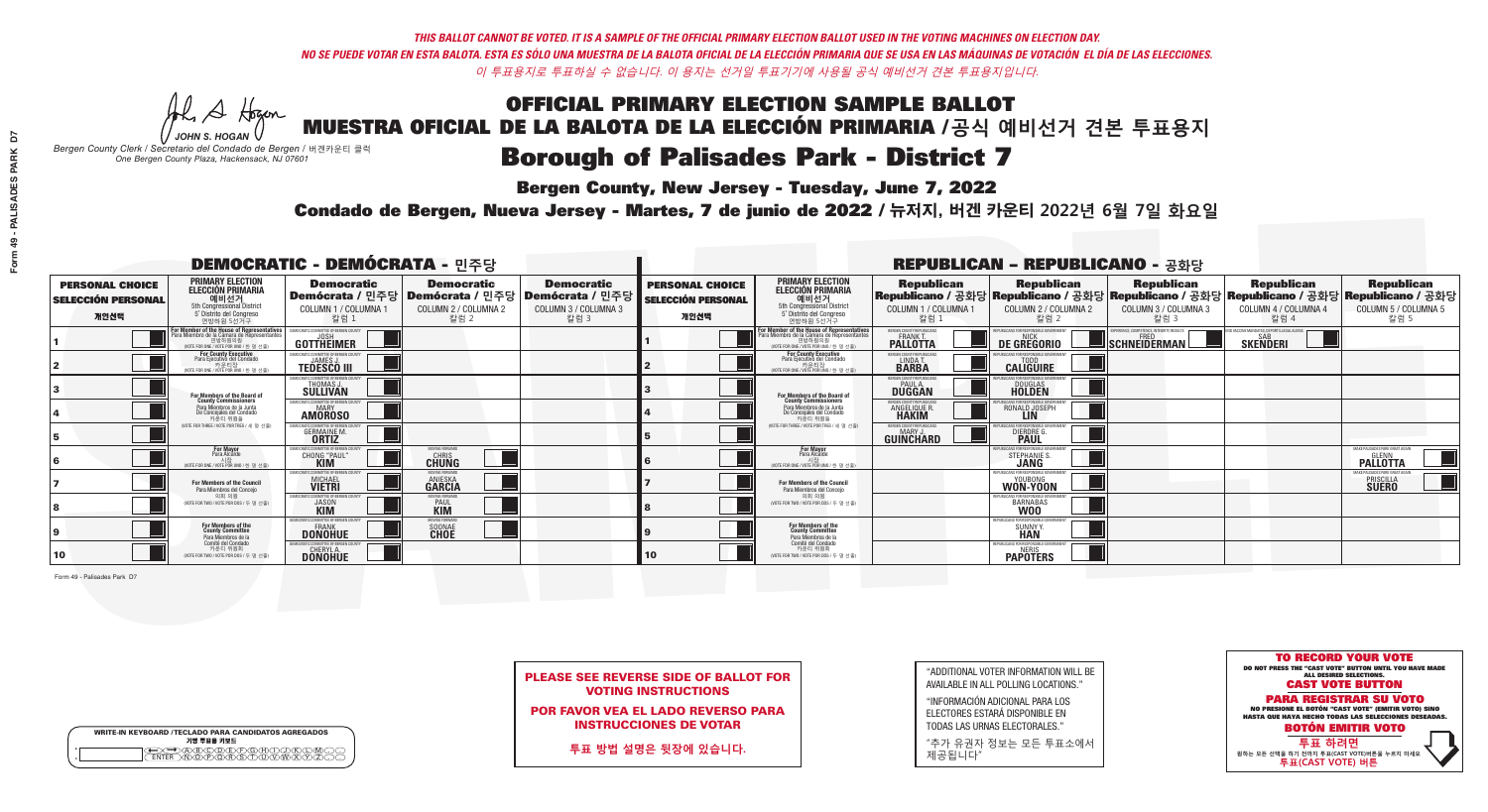**Bergen County, New Jersey - Tuesday, June 7, 2022** 

A Hogan *JOHN S. HOGAN*

| <b>WRITE-IN KEYBOARD /TECLADO PARA CANDIDATOS AGREGADOS</b><br>기명 투표용 키보드 |  |
|---------------------------------------------------------------------------|--|
| @@@@@@@@@@@@<br>\@@@@@@@@@@@@@@                                           |  |

*Bergen County Clerk / Secretario del Condado de Bergen /* 버겐카운티 클럭 *One Bergen County Plaza, Hackensack, NJ 07601*

Condado de Bergen, Nueva Jersey - Martes, 7 de junio de 2022 / 뉴저지, 버겐 카운티 2022년 6월 7일 화요일 *One Bergen County Plaza, Hackensack, NJ 07601*



PLEASE SEE REVERSE SIDE OF BALLOT FOR VOTING INSTRUCTIONS

POR FAVOR VEA EL LADO REVERSO PARA INSTRUCCIONES DE VOTAR

**투표 방법 설명은 뒷장에 있습니다.**

| "ADDITIONAL VOTER INFORMATION WILL BE |
|---------------------------------------|
| AVAILABLE IN ALL POLLING LOCATIONS."  |

"INFORMACIÓN ADICIONAL PARA LOS ELECTORES ESTARÁ DISPONIBLE EN TODAS LAS URNAS ELECTORALES."

"추가 유권자 정보는 모든 투표소에서 제공됩니다"

| <b>DEMOCRATIC - DEMÓCRATA - 민주당</b>                         |                                                                                                                                               |                                                                                 |                                                   |                                                                                                        |                                                             |                                                                                                                                               |                                                                 | <b>REPUBLICAN - REPUBLICANO - 공화당</b>                                                                                                          |                                                   |                                                   |                                                                                    |
|-------------------------------------------------------------|-----------------------------------------------------------------------------------------------------------------------------------------------|---------------------------------------------------------------------------------|---------------------------------------------------|--------------------------------------------------------------------------------------------------------|-------------------------------------------------------------|-----------------------------------------------------------------------------------------------------------------------------------------------|-----------------------------------------------------------------|------------------------------------------------------------------------------------------------------------------------------------------------|---------------------------------------------------|---------------------------------------------------|------------------------------------------------------------------------------------|
| <b>PERSONAL CHOICE</b><br><b>SELECCIÓN PERSONAL</b><br>개인선택 | <b>PRIMARY ELECTION</b><br><b>ELECCIÓN PRIMARIA</b><br>5th Congressional District<br>5 <sup>o</sup> Distrito del Congreso<br>연방하원 5선거구        | <b>Democratic</b><br>COLUMN 1 / COLUMNA 1<br>칼럼 1                               | <b>Democratic</b><br>COLUMN 2 / COLUMNA 2<br>칼럼 2 | <b>Democratic</b><br>│Demócrata / 민주당│Demócrata / 민주당│Demócrata / 민주당┃<br>COLUMN 3 / COLUMNA 3<br>칼럼 3 | <b>PERSONAL CHOICE</b><br><b>SELECCIÓN PERSONAL</b><br>개인선택 | <b>PRIMARY ELECTION</b><br>ELECCIÓN PRIMARIA<br>에비선거<br>5th Congressional District<br>5 <sup>'</sup> Distrito del Congreso<br>연방하원 5선거구       | <b>Republican</b><br>COLUMN 1 / COLUMNA 1<br>칼럼 1               | <b>Republican</b><br>Republicano / 공화당 Republicano / 공화당 Republicano / 공화당 Republicano / 공화당 Republicano / 공화당<br>COLUMN 2 / COLUMNA 2<br>칼럼 2 | <b>Republican</b><br>COLUMN 3 / COLUMNA 3<br>칼럼 3 | <b>Republican</b><br>COLUMN 4 / COLUMNA 4<br>칼럼 4 | <b>Republican</b><br>COLUMN 5 / COLUMNA 5<br>칼럼 5                                  |
|                                                             | For Member of the House of Representatives<br>Para Miembro de la Cámara de Representantes<br>연방하원의원<br>(VOTE FOR ONE / VOTE POR UNO / 한 명 선출) | <b>GOTTHEIMER</b>                                                               |                                                   |                                                                                                        |                                                             | For Member of the House of Representatives<br>Para Miembro de la Cámara de Representantes<br>연방하원의원<br>(VOTE FOR ONE / VOTE POR UNO / 한 명 선출) | FRGEN COUNTY REPUBLICAN<br><b>PALLOTTA</b>                      | DE GREGORIO                                                                                                                                    | SCHNEIDERMAN                                      | <b>SKENDERI</b>                                   |                                                                                    |
|                                                             | <b>For County Executive</b><br>Para Ejecutivo del Condado<br>. 카운티장<br>(VOTE FOR ONE / VOTE POR UNO / 한 명 선출)                                 | EMOCRATIC COMMITTEE OF BERGEN COUNTY<br><b>TEDESCO III</b>                      |                                                   |                                                                                                        |                                                             | <b>For County Executive</b><br>Para Ejecutivo del Condado<br>. 기운티장<br>(VOTE FOR ONE / VOTE POR UNO / 한 명 선출)                                 | BERGEN COUNTY REPUBLICAN<br>LINDA T.                            | <b>CALIGUIRE</b>                                                                                                                               |                                                   |                                                   |                                                                                    |
|                                                             | <b>For Members of the Board of<br/>County Commissioners</b>                                                                                   | EMOCRATIC COMMITTEE OF BERGEN COUNT<br>THOMAS J.                                |                                                   |                                                                                                        |                                                             | For Members of the Board of<br>County Commissioners                                                                                           | ERGEN COUNTY REPUBLICAN<br><b>PAUL A</b><br><b>DUGGAN</b>       | DOUGLAS<br><b>HOLDEN</b>                                                                                                                       |                                                   |                                                   |                                                                                    |
|                                                             | Para Miembros de la Junta<br>De Concejales del Condado<br>카우티 위원들                                                                             | <b>EMOCRATIC COMMITTEE OF BERGEN COUNT</b><br><b>AMOROSO</b>                    |                                                   |                                                                                                        |                                                             | Para Miembros de la Junta<br>De Concejales del Condado<br>카운티 위원들                                                                             | BERGEN COUNTY REPUBLICAN!<br><b>ANGELIQUE R</b><br><b>HAKIM</b> | II IC∆NS FNR RESPNNSIRI E GNV<br>RONALD JOSEPH<br><b>LIN</b>                                                                                   |                                                   |                                                   |                                                                                    |
|                                                             | (VOTE FOR THREE / VOTE POR TRES / 세 명 선출)                                                                                                     | CRATIC COMMITTEE OF BEBGEN COUNT<br><b>GERMAINE M.</b>                          |                                                   |                                                                                                        |                                                             | (VOTE FOR THREE / VOTE POR TRES / 세 명 선출)                                                                                                     | ERGEN COUNTY REPUBLICAN:<br><b>GUINCHARD</b>                    | DIERDRE G                                                                                                                                      |                                                   |                                                   |                                                                                    |
|                                                             | <b>For Mayor</b><br>Para Alcalde<br>NOTE FOR ONE / VOTE POR UNO / 한 명 선행                                                                      | <b>CHONG "PAUL"</b>                                                             | <b>CHUNG</b>                                      |                                                                                                        |                                                             | <b>For Mayor</b><br>Para Alcalde<br>NOTE FOR ONE / VOTE POR UNO / 한 명 선출                                                                      |                                                                 | <b>STEPHANIE S</b>                                                                                                                             |                                                   |                                                   | MAKE PALISADES PARK GREAT /<br><b>PALLOTTA</b>                                     |
|                                                             | <b>For Members of the Council</b><br>Para Miembros del Conceio                                                                                | <b><i>AOCRATIC COMMITTEE OF BERGEN C</i></b><br><b>MICHAEL</b><br><b>VIETRI</b> | <b>MOVING FORWAR</b><br><b>ANIESKA</b><br>GARCIA  |                                                                                                        |                                                             | For Members of the Council<br>Para Miembros del Conceio                                                                                       |                                                                 | REPUBLICANS FOR RESPONSIBLE GO<br>WON-YOON                                                                                                     |                                                   |                                                   | <b>MAKE PALISADES PARK GREAT AGAIN</b><br><b>PRISCILLA</b><br><b>SUERO</b>         |
|                                                             | 의회 의원<br>(VOTE FOR TWO / VOTE POR DOS / 두 명 선출)                                                                                               | EMOCRATIC COMMITTEE OF BERGEN COUNTY<br><b>JASON</b>                            | <b>PAUL</b>                                       |                                                                                                        |                                                             | 의회 의원<br>VOTE FOR TWO / VOTE POR DOS / 두 명 선출)                                                                                                |                                                                 | IRLICANS FOR RESPONSIBLE GOVERNME<br>BARNABAS                                                                                                  |                                                   |                                                   |                                                                                    |
|                                                             | For Members of the<br>County Committee<br>Para Miembros de la<br>Comité del Condado                                                           | OCRATIC COMMITTEE OF BERGEN C<br><b>ROBINSON</b>                                |                                                   |                                                                                                        |                                                             | For Members of the<br>County Committee<br>Para Miembros de la<br>Comité del Condado                                                           |                                                                 | REPUBLICANS FOR RESPONSIBLE G<br><b>JAMES T.<br/>ROPER</b>                                                                                     |                                                   |                                                   | <b>MAKE PALISADES PARK GREAT AGAIN</b><br><b>CONSTANTINE</b><br><b>CHRISTOLIAS</b> |
| 10                                                          | 카운티 위원회<br>(VOTE FOR TWO / VOTE POR DOS / 두 명 선출)                                                                                             | ICRATIC COMMITTEE OF BERGEN COUNT<br><b>ARLENE L<br/>STAR</b>                   |                                                   |                                                                                                        | 10                                                          | 카운티 위원회<br>(VOTE FOR TWO / VOTE POR DOS / 두 명 선출)                                                                                             |                                                                 | PLIRI ICANS FOR RESPONSIRI E GOV<br>SOOKYUNG<br><b>PARK</b>                                                                                    |                                                   |                                                   |                                                                                    |